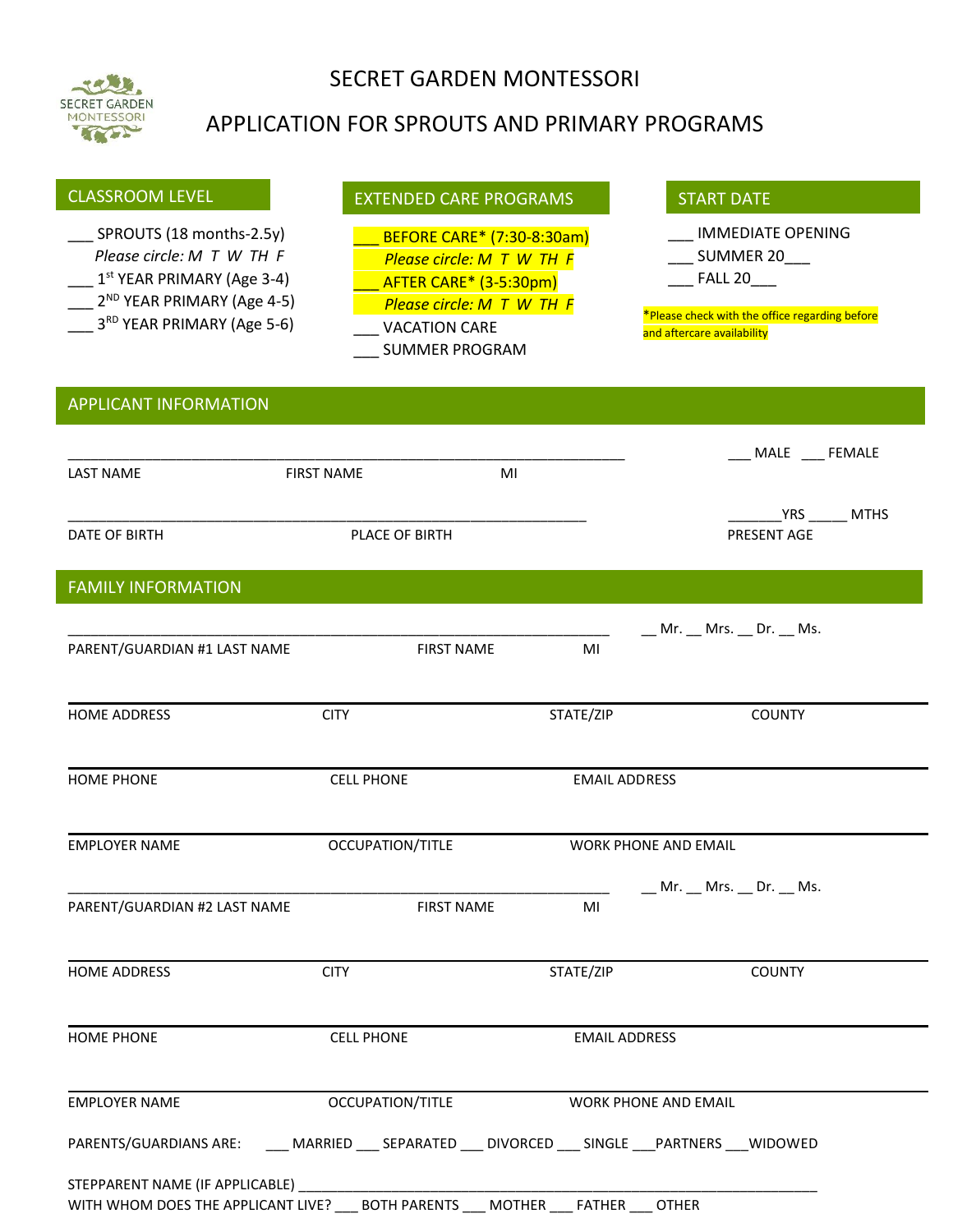#### PLEASE LIST OTHER CHILDREN IN YOUR FAMILY

| NAMES AND RELATIONSHIPS OF ANY FAMILY MEMBERS WHO HAVE ATTENDED SGM          |  |                                                                                                                                                                              |  |
|------------------------------------------------------------------------------|--|------------------------------------------------------------------------------------------------------------------------------------------------------------------------------|--|
|                                                                              |  |                                                                                                                                                                              |  |
| SCHOOL/CHILD HISTORY INFORMATION                                             |  |                                                                                                                                                                              |  |
|                                                                              |  |                                                                                                                                                                              |  |
|                                                                              |  |                                                                                                                                                                              |  |
|                                                                              |  |                                                                                                                                                                              |  |
|                                                                              |  |                                                                                                                                                                              |  |
|                                                                              |  | HAS YOUR CHILD EVER HAD ANY EDUCATIONAL OR PSYCHOLOGICAL DIAGNOSTIC EVALUATIONS? Y N                                                                                         |  |
|                                                                              |  | HAS YOUR CHILD RECEIVED/OR IS RECEIVING ANY EARLY INTERVENTION OR SPECIAL SERVICES? ___ Y ___ N                                                                              |  |
| IF YES, PLEASE DESCRIBE THE NATURE OF THESE SERVICES.                        |  |                                                                                                                                                                              |  |
|                                                                              |  |                                                                                                                                                                              |  |
| DOES YOUR CHILD HAVE ANY PHYSICAL LIMITATIONS OR ALLERGIES?                  |  | YES NO                                                                                                                                                                       |  |
| DOES YOUR CHILD HAVE ANY SIGNIFICANT MEDICAL HISTORY WE NEED TO BE AWARE OF? |  | YES NO                                                                                                                                                                       |  |
| YOUR CHILD BETTER? PLEASE DESCRIBE.                                          |  | IS YOUR CHILD CURRENTLY UNDER MEDICAL CARE OR TAKING ANY MEDICATION? YES NO<br>IS THERE ANY MEDICAL, BEHAVORIAL, BIRTH OR ENVIRONMENTAL HISTORY THAT WILL HELP US UNDERSTAND |  |
|                                                                              |  |                                                                                                                                                                              |  |

\_\_\_\_\_\_\_\_\_\_\_\_\_\_\_\_\_\_\_\_\_\_\_\_\_\_\_\_\_\_\_\_\_\_\_\_\_\_\_\_\_\_\_\_\_\_\_\_\_\_\_\_\_\_\_\_\_\_\_\_\_\_\_\_\_\_\_\_\_\_\_\_\_\_\_\_\_\_\_\_\_\_\_\_\_\_\_\_\_\_

\_\_\_\_\_\_\_\_\_\_\_\_\_\_\_\_\_\_\_\_\_\_\_\_\_\_\_\_\_\_\_\_\_\_\_\_\_\_\_\_\_\_\_\_\_\_\_\_\_\_\_\_\_\_\_\_\_\_\_\_\_\_\_\_\_\_\_\_\_\_\_\_\_\_\_\_\_\_\_\_\_\_\_\_\_\_\_\_\_\_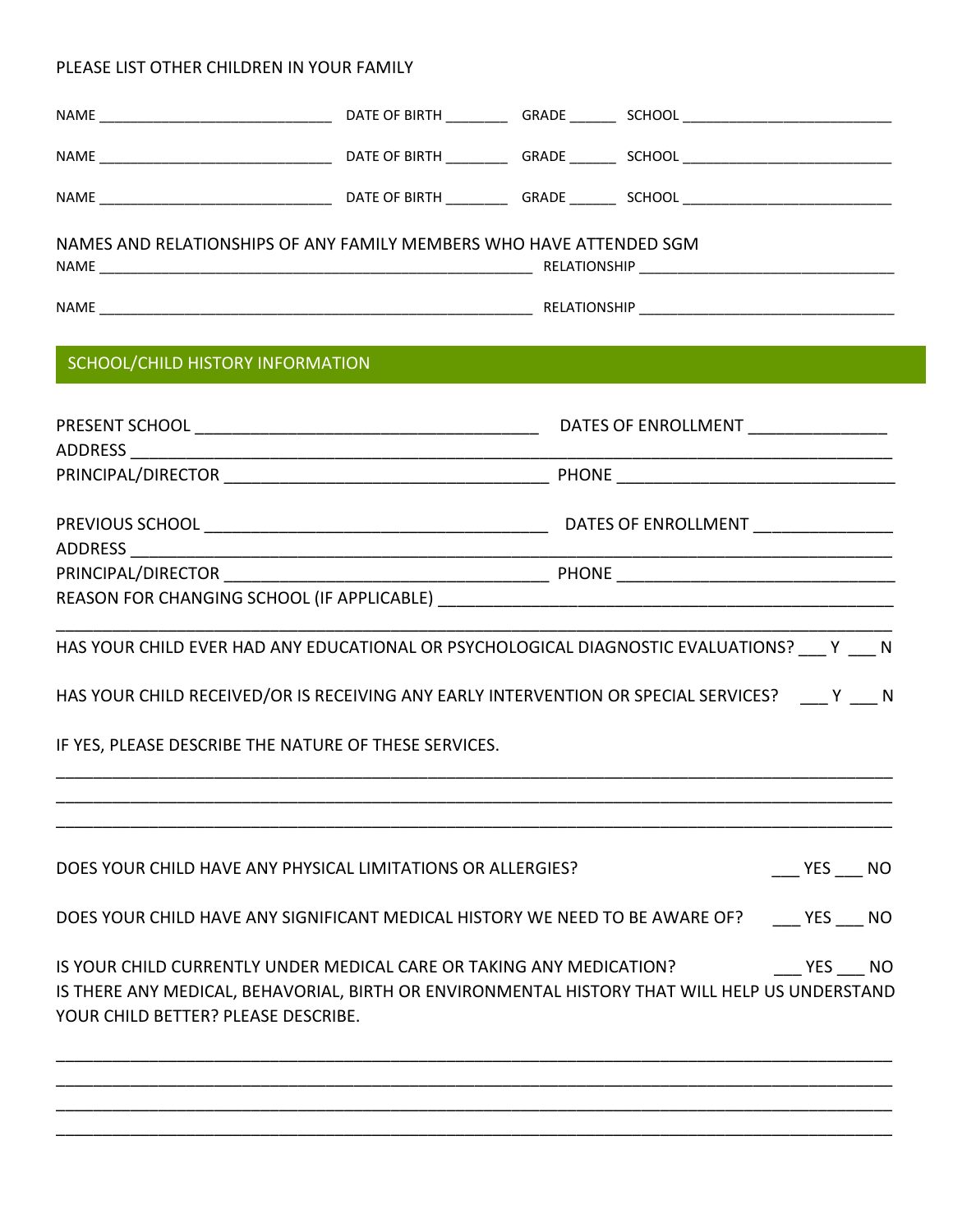### **IF YOU ANSWERED YES TO ANY OF THE ABOVE QUESTIONS, PLEASE ATTACH A SEPARATE SHEET WITH DETAILS AND IF RELEVANT, REQUEST COPIES OF REPORTS TO BE SENT TO US FOR YOUR CHILD'S FILE** PLEASE ANSWER THE FOLLOWING QUESTIONS. FEEL FREE TO USE A SEPARATE SHEET IF MORE ROOM IS NEEDED. OUR GOAL IS TO LEARN MORE ABOUT YOUR CHILD AND FAMILY TO DETERMINE WHETHER SGM IS A GOOD FIT.

\_\_\_\_\_\_\_\_\_\_\_\_\_\_\_\_\_\_\_\_\_\_\_\_\_\_\_\_\_\_\_\_\_\_\_\_\_\_\_\_\_\_\_\_\_\_\_\_\_\_\_\_\_\_\_\_\_\_\_\_\_\_\_\_\_\_\_\_\_\_\_\_\_\_\_\_\_\_\_\_\_\_\_\_\_\_\_\_\_\_ \_\_\_\_\_\_\_\_\_\_\_\_\_\_\_\_\_\_\_\_\_\_\_\_\_\_\_\_\_\_\_\_\_\_\_\_\_\_\_\_\_\_\_\_\_\_\_\_\_\_\_\_\_\_\_\_\_\_\_\_\_\_\_\_\_\_\_\_\_\_\_\_\_\_\_\_\_\_\_\_\_\_\_\_\_\_\_\_\_\_ \_\_\_\_\_\_\_\_\_\_\_\_\_\_\_\_\_\_\_\_\_\_\_\_\_\_\_\_\_\_\_\_\_\_\_\_\_\_\_\_\_\_\_\_\_\_\_\_\_\_\_\_\_\_\_\_\_\_\_\_\_\_\_\_\_\_\_\_\_\_\_\_\_\_\_\_\_\_\_\_\_\_\_\_\_\_\_\_\_\_

\_\_\_\_\_\_\_\_\_\_\_\_\_\_\_\_\_\_\_\_\_\_\_\_\_\_\_\_\_\_\_\_\_\_\_\_\_\_\_\_\_\_\_\_\_\_\_\_\_\_\_\_\_\_\_\_\_\_\_\_\_\_\_\_\_\_\_\_\_\_\_\_\_\_\_\_\_\_\_\_\_\_\_\_\_\_\_\_\_\_ \_\_\_\_\_\_\_\_\_\_\_\_\_\_\_\_\_\_\_\_\_\_\_\_\_\_\_\_\_\_\_\_\_\_\_\_\_\_\_\_\_\_\_\_\_\_\_\_\_\_\_\_\_\_\_\_\_\_\_\_\_\_\_\_\_\_\_\_\_\_\_\_\_\_\_\_\_\_\_\_\_\_\_\_\_\_\_\_\_\_

WHAT HAS DRAWN YOU TO SGM? WHY DO YOU FEEL IT WOULD BE A GOOD FIT FOR YOUR CHILD?

#### WHAT ARE YOUR EXPECTATIONS/GOALS FOR YOUR CHILD AT SGM?

| PLEASE CIRCLE ALL THAT APPLY:                                         |                                           |                                                                          |                          |            |     |
|-----------------------------------------------------------------------|-------------------------------------------|--------------------------------------------------------------------------|--------------------------|------------|-----|
| IS YOUR CHILD;                                                        | <b>ADOPTED</b>                            | IN FOSTER CARE                                                           | UNDER LEGAL GUARDIANSHIP |            |     |
|                                                                       | ARE THERE PERTINENT CUSTODY ARRANGEMENTS? |                                                                          |                          | <b>YES</b> | NO. |
| IF YES, PLEASE DESCRIBE:                                              |                                           |                                                                          |                          |            |     |
|                                                                       |                                           | HAS YOUR CHILD EXPERIENCED SEPARATION FROM THE PRIMARY CAREGIVER BEFORE? |                          | <b>YES</b> | NO. |
|                                                                       |                                           | ARE THERE OTHER CAREGIVERS WITH WHOM YOUR CHILD SPENDS A LOT OF TIME?    |                          | <b>YES</b> | NO  |
| IF YES, PLEASE DESCRIBE (I.E. FREQUENCY, NATURE OF RELATIONSHIP, ETC) |                                           |                                                                          |                          |            |     |

| IS YOUR CHILD POTTY TRAINED?    | NOT AT ALL       | PARTIALLY          | <b>COMPLETELY</b>         |
|---------------------------------|------------------|--------------------|---------------------------|
| HOW OFTEN DOES YOUR CHILD NAP?  | <b>DAILY</b>     | <b>OFTEN</b>       | <b>RARELY</b>             |
| DESCRIBE YOUR CHILD'S APPETITE. | <b>EATS WELL</b> | <b>EATS POORLY</b> | LIKES/DISLIKES VARIETY    |
| IS YOUR CHILD;                  | RIGHT-HANDED     | LEFT-HANDED        | NOT DISPLAYING A PREFENCE |

\_\_\_\_\_\_\_\_\_\_\_\_\_\_\_\_\_\_\_\_\_\_\_\_\_\_\_\_\_\_\_\_\_\_\_\_\_\_\_\_\_\_\_\_\_\_\_\_\_\_\_\_\_\_\_\_\_\_\_\_\_\_\_\_\_\_\_\_\_\_\_\_\_\_\_\_\_\_\_\_\_\_\_\_\_\_\_\_\_\_ \_\_\_\_\_\_\_\_\_\_\_\_\_\_\_\_\_\_\_\_\_\_\_\_\_\_\_\_\_\_\_\_\_\_\_\_\_\_\_\_\_\_\_\_\_\_\_\_\_\_\_\_\_\_\_\_\_\_\_\_\_\_\_\_\_\_\_\_\_\_\_\_\_\_\_\_\_\_\_\_\_\_\_\_\_\_\_\_\_\_ \_\_\_\_\_\_\_\_\_\_\_\_\_\_\_\_\_\_\_\_\_\_\_\_\_\_\_\_\_\_\_\_\_\_\_\_\_\_\_\_\_\_\_\_\_\_\_\_\_\_\_\_\_\_\_\_\_\_\_\_\_\_\_\_\_\_\_\_\_\_\_\_\_\_\_\_\_\_\_\_\_\_\_\_\_\_\_\_\_\_

\_\_\_\_\_\_\_\_\_\_\_\_\_\_\_\_\_\_\_\_\_\_\_\_\_\_\_\_\_\_\_\_\_\_\_\_\_\_\_\_\_\_\_\_\_\_\_\_\_\_\_\_\_\_\_\_\_\_\_\_\_\_\_\_\_\_\_\_\_\_\_\_\_\_\_\_\_\_\_\_\_\_\_\_\_\_\_\_\_\_ \_\_\_\_\_\_\_\_\_\_\_\_\_\_\_\_\_\_\_\_\_\_\_\_\_\_\_\_\_\_\_\_\_\_\_\_\_\_\_\_\_\_\_\_\_\_\_\_\_\_\_\_\_\_\_\_\_\_\_\_\_\_\_\_\_\_\_\_\_\_\_\_\_\_\_\_\_\_\_\_\_\_\_\_\_\_\_\_\_\_ \_\_\_\_\_\_\_\_\_\_\_\_\_\_\_\_\_\_\_\_\_\_\_\_\_\_\_\_\_\_\_\_\_\_\_\_\_\_\_\_\_\_\_\_\_\_\_\_\_\_\_\_\_\_\_\_\_\_\_\_\_\_\_\_\_\_\_\_\_\_\_\_\_\_\_\_\_\_\_\_\_\_\_\_\_\_\_\_\_\_ \_\_\_\_\_\_\_\_\_\_\_\_\_\_\_\_\_\_\_\_\_\_\_\_\_\_\_\_\_\_\_\_\_\_\_\_\_\_\_\_\_\_\_\_\_\_\_\_\_\_\_\_\_\_\_\_\_\_\_\_\_\_\_\_\_\_\_\_\_\_\_\_\_\_\_\_\_\_\_\_\_\_\_\_\_\_\_\_\_\_ \_\_\_\_\_\_\_\_\_\_\_\_\_\_\_\_\_\_\_\_\_\_\_\_\_\_\_\_\_\_\_\_\_\_\_\_\_\_\_\_\_\_\_\_\_\_\_\_\_\_\_\_\_\_\_\_\_\_\_\_\_\_\_\_\_\_\_\_\_\_\_\_\_\_\_\_\_\_\_\_\_\_\_\_\_\_\_\_\_\_

\_\_\_\_\_\_\_\_\_\_\_\_\_\_\_\_\_\_\_\_\_\_\_\_\_\_\_\_\_\_\_\_\_\_\_\_\_\_\_\_\_\_\_\_\_\_\_\_\_\_\_\_\_\_\_\_\_\_\_\_\_\_\_\_\_\_\_\_\_\_\_\_\_\_\_\_\_\_\_\_\_\_\_\_\_\_\_\_\_\_

### PLEASE TELL US A BIT ABOUT YOUR CHILD'S PERSONALITY, DISPOSITION AND SOCIAL INTERACTIONS.

IF THERE ARE ANY ADDITIONAL THINGS YOU WOULD LIKE US TO KNOW ABOUT YOUR CHILD, PLEASE SHARE THEM WITH US ON A SEPARATE SHEET.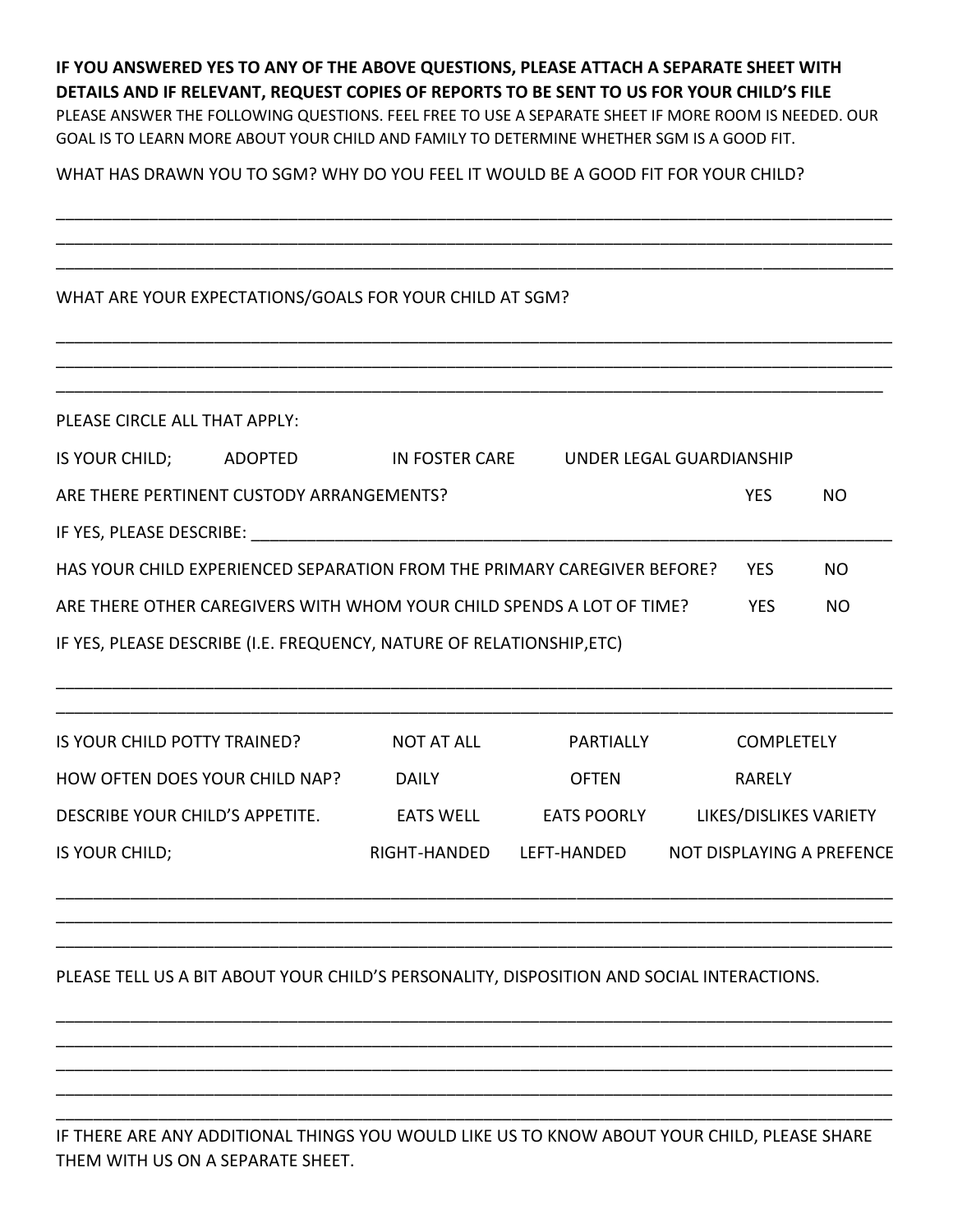

# AUTHORIZATION FOR THE RELEASE OF RECORDS

| NAME OF APPLICANT THE STATE OF STATE STATES AND THE STATE OF A STATE OF STATES OF STATES OF STATES OF STATES OF STATES OF STATES OF STATES OF STATES OF STATES OF STATES OF STATES OF STATES OF STATES OF STATES OF STATES OF |  |
|-------------------------------------------------------------------------------------------------------------------------------------------------------------------------------------------------------------------------------|--|
|                                                                                                                                                                                                                               |  |
| <b>ADDRESS</b>                                                                                                                                                                                                                |  |
|                                                                                                                                                                                                                               |  |
| AT YOUR SCHOOL, I HAVE APPLIED FOR ADMISSION TO SECRET GARDEN MONTESSORI BEGINNING WITH THE<br>I HEREBY AUTHORIZE YOU TO RELEASE THE FOLLOWING:                                                                               |  |
| • A COMPLETED COPY OF HIS/HER FILE<br>A TRANSCRIPT OF HIS/HER ACADEMIC RECORD<br><b>HEALTH FORMS</b><br><b>RELEVANT TEST SCORES</b><br>TEACHERS' COMMENTS AND OBSERVATIONS OF HIS/HER OVERALL DEVELOPMENTAL PROGRESS          |  |

SIGNATURE OF PARENT/GUARDIAN \_\_\_\_\_\_\_\_\_\_\_\_\_\_\_\_\_\_\_\_\_\_\_\_\_\_\_\_\_\_\_\_\_\_\_\_\_\_\_\_\_\_\_\_\_\_\_\_\_\_\_\_\_\_\_\_\_\_\_\_

DATE \_\_\_\_\_\_\_\_\_\_\_\_\_\_\_\_\_\_\_\_\_\_\_\_\_\_\_\_\_\_\_\_\_

PLEASE FORWARD ALL RECORDS TO: SECRET GARDEN MONTESSORI ATTN: HEAD OF SCHOOL 1110 HARRISON STREET FRENCHTOWN, NJ 08825 PH 908-628-9639 FAX 908-996-9801